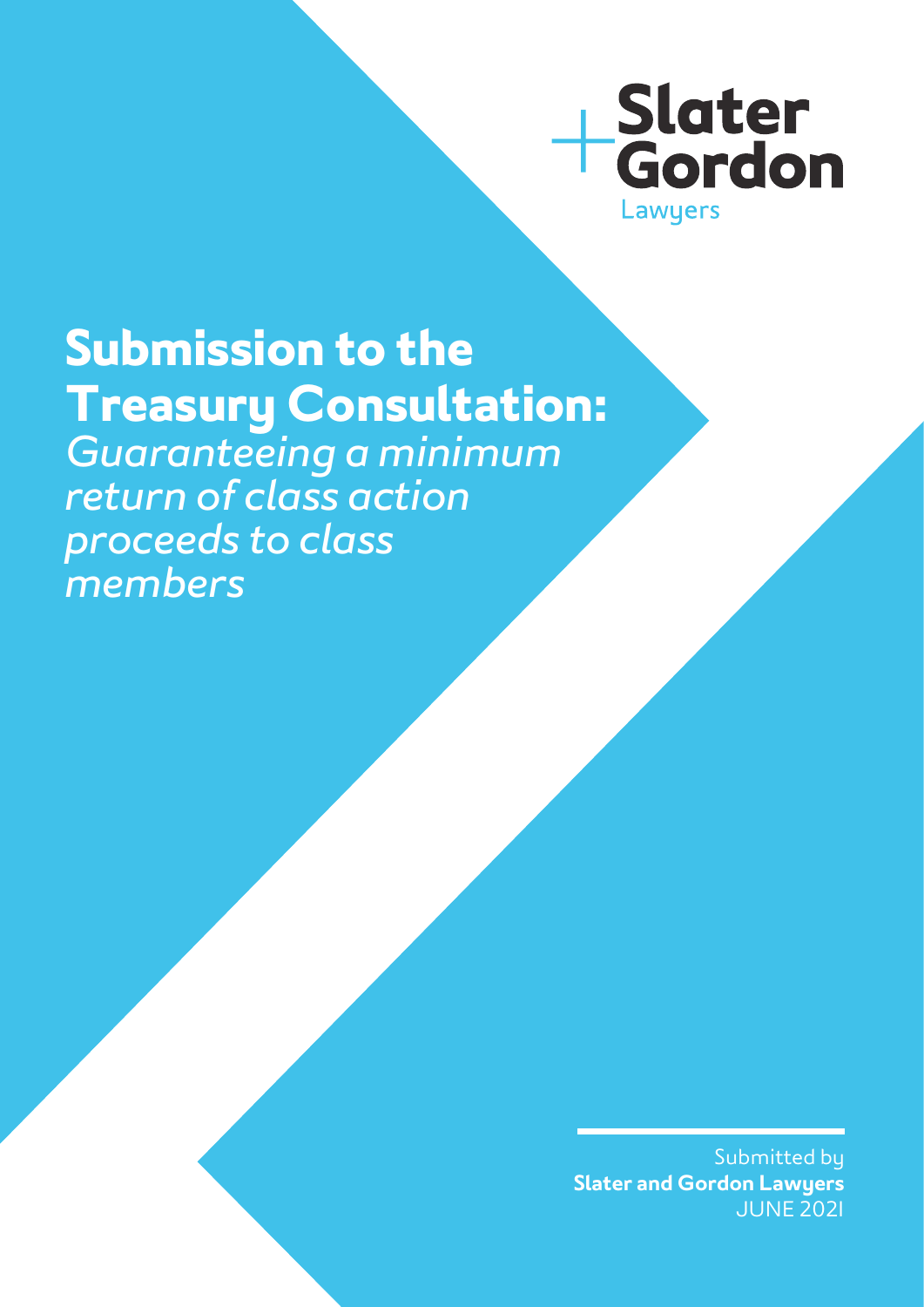## **Introduction**

- 1. On 21 December 2020 the Parliamentary Joint Committee on Corporations and Financial Services (**PJC**) handed down its report, Litigation funding and the regulation of the class action industry (**Report**).
- 2. Recommendation 20 of the Report was that the Australian Government consult on:
	- (a) the best way to guarantee a statutory minimum return of the gross proceeds of a class action (including settlements);
	- (b) whether a minimum gross return of 70% to class members, as endorsed by some class actions law firms and litigation funders, is the most appropriate floor; and
	- (c) whether a graduated approach taking into consideration the risk, complexity, length and likely proceeds of the case is appropriate to ensure even higher returns are guaranteed for class members in more straightforward cases.
- 3. As a leading class action plaintiff law firm, Slater and Gordon has decades of relevant experience. We presently act for claimants in 17 ongoing class actions under a range of funding models that include third party litigation funding, operating on a "No Win No Fee" basis and under the Group Costs Order regime in the Victorian Supreme Court.
- 4. In recent years, Slater and Gordon has made extensive submissions to inquiries relating to class actions and litigation funding, including the Parliamentary Joint Committee inquiry referred to above (December 2020), the Australian Law Reform Commission's (**ALRC**) Litigation Funding inquiry (January 2019), the Victorian Law Reform Commission's Litigation Funding and Group Proceedings inquiry (June 2018). Those submissions provide background and context to our short-form responses to the specific terms of reference of Recommendation 20. We welcome the opportunity to make a submission to this consultation process.
- 5. Recommendation 20 is directed at a perception that currently the regulatory oversight of the financial outcomes for all class members is inadequate and that greater regulatory oversight is required to prevent litigation funders and law firms from taking what are perceived in some instances to be 'disproportionate' fees and to ensure fair and reasonable outcomes for all class members.<sup>[1](#page-1-0)</sup>
- 6. Common between all stakeholders is the commitment to access to justice at the foundation of the class actions regime and the primacy of the duty of lawyers acting for class members to always act in the interests of those members. There is also a common objective that litigation funding structures must conform to this framework and operate in a manner that is consistent with the public interest.
- 7. However, the proposed mechanism of a guaranteed statutory minimum return would not achieve those objectives. Instead, it would have a significant number of perverse consequences, which are outlined in this paper, including consequences that would undermine the important principles of equality before

<span id="page-1-0"></span><sup>&</sup>lt;sup>1</sup> Joint media release the Hon Josh Fydenberg MP Treasurer with Senator the Hon Michaelia Cash Attorney-General, Minister for Industrial Relations, *Consulting on the recommendations of the Parliamentary Joint Committee report on litigation funding and class actions* dated 28 May 2021 [https://ministers.treasury.gov.au/ministers/josh-frydenberg-2018/media-releases/consulting](https://ministers.treasury.gov.au/ministers/josh-frydenberg-2018/media-releases/consulting-recommendations-parliamentary-joint)[recommendations-parliamentary-joint](https://ministers.treasury.gov.au/ministers/josh-frydenberg-2018/media-releases/consulting-recommendations-parliamentary-joint)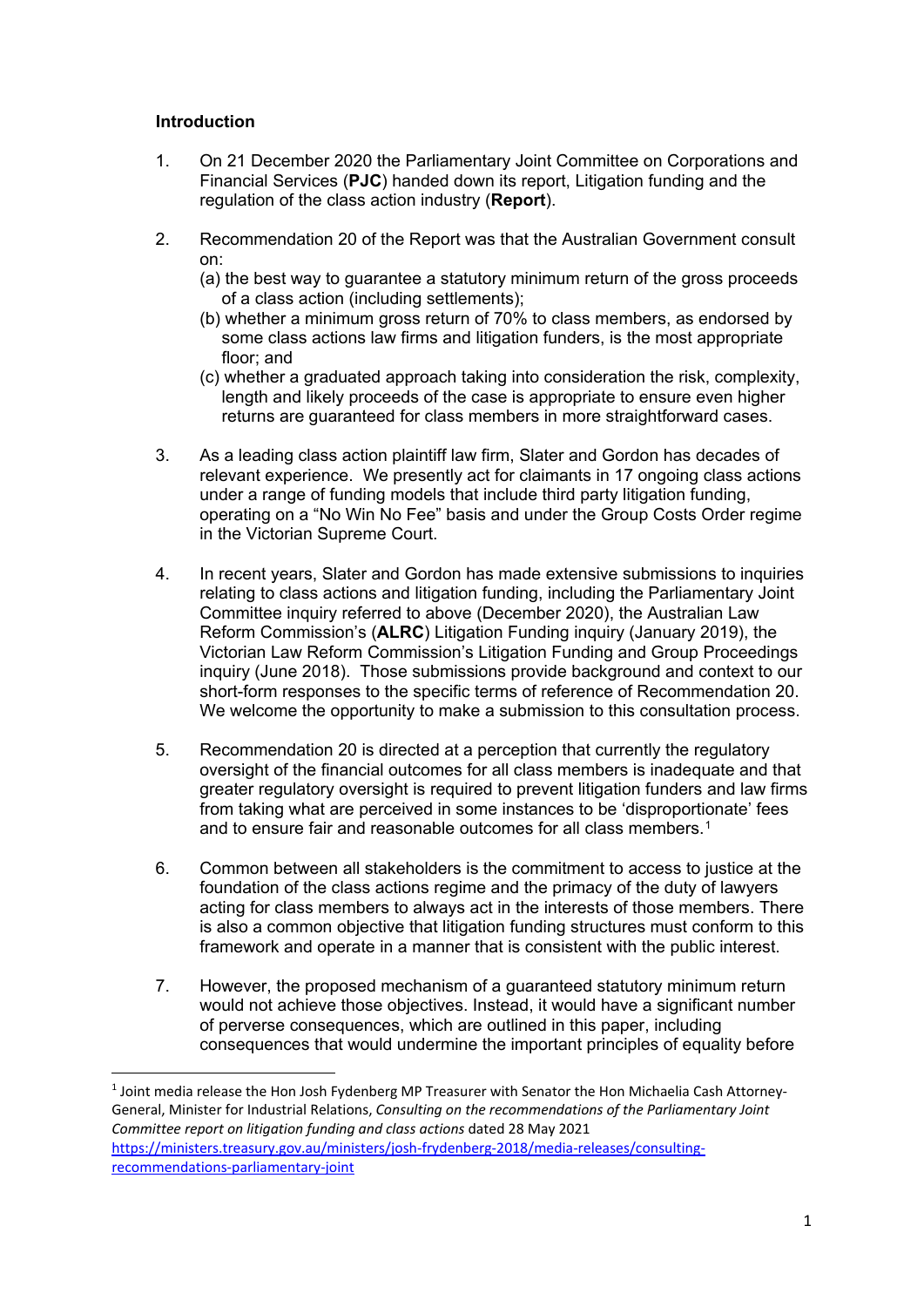the law and access to justice. Such a blunt mechanism does not strike an appropriate balance between seeking to protect class members' interests in obtaining a proportionate return, with protecting members' equal interest in having access to the justice system through the class action regime to pursue important issues at the heart of Australian society.

- 8. A better alternative to ensure fair, proportionate returns to members and balance broader access to justice considerations is to confer additional direct powers on the Federal Court to regulate litigation funding agreements.
- 9. Alternatively, if a statutory minimum is to be introduced, it is important that this metric be measured *exclusive* of legal costs, so as to avoid the various injustices outlined in this paper. That is, the rate might apply to other deductions from any settlement sum, including litigation funding costs. If this approach is to be adopted, however, it must be subject to a mechanism that preserves the discretion of the Federal Court to make alternative orders in the interests of justice in the circumstances of a particular case. This will avoid the injustices and perverse outcomes that can arise from applying an overly rigid framework to the entire Federal class action regime.

### **Impact of proposal on access to justice considerations**

*Increasing barriers to the commencement of legitimate cases*

- 10. The introduction of a guaranteed statutory minimum return to protect group members' rights to receive a proportionate amount of proceeds in all cases has an adverse impact on broader interests in access to justice to pursue a range of important rights through the class actions regime.
- 11. A guaranteed minimum return will render some representative proceedings unviable at the outset. This is likely to disproportionately impact actions where the monetary remedy, either individually or in aggregate, is at the lower end or the remedy is non-monetary. However, there are nevertheless important rights at issue in these types of cases, no less important than when the monetary award in the case is likely to be at the higher end. Particular examples where this is likely to disproportionately impact are cases concerning privacy and data breaches and a range of administrative decisions impacting on environmental issues, social services and migration for example.
- 12. A recent example of a class action giving rise to important questions of infringement of rights where the primary remedy sought or delivered was nonmonetary is the case *Sister Marie Brigid Arthur (Litigation Representative) v Northern Territory of Australia (No 2) [2020] FCA 215.* This was a class action brought on behalf of all persons detained at the Don Dale Youth Detention Centre over a given period, in which the stated objective of the proceeding was the improvement of conditions in youth detention in the NT, and the remedies sought included: (a) declarations; (b) injunctive relief; (c) a writ of mandamus. Ultimately, the proceeding settled for a non-monetary outcome, being the announcement of a 'Statement of commitments' by the NT Government regarding improvements to youth detention in that territory.
- 13. It is likely that a guaranteed statutory minimum return would have the unintended effect of preventing claimants from enforcing important non-monetary rights, such as occurred in this case, thereby unfairly increasing the barriers to access to justice in many important cases.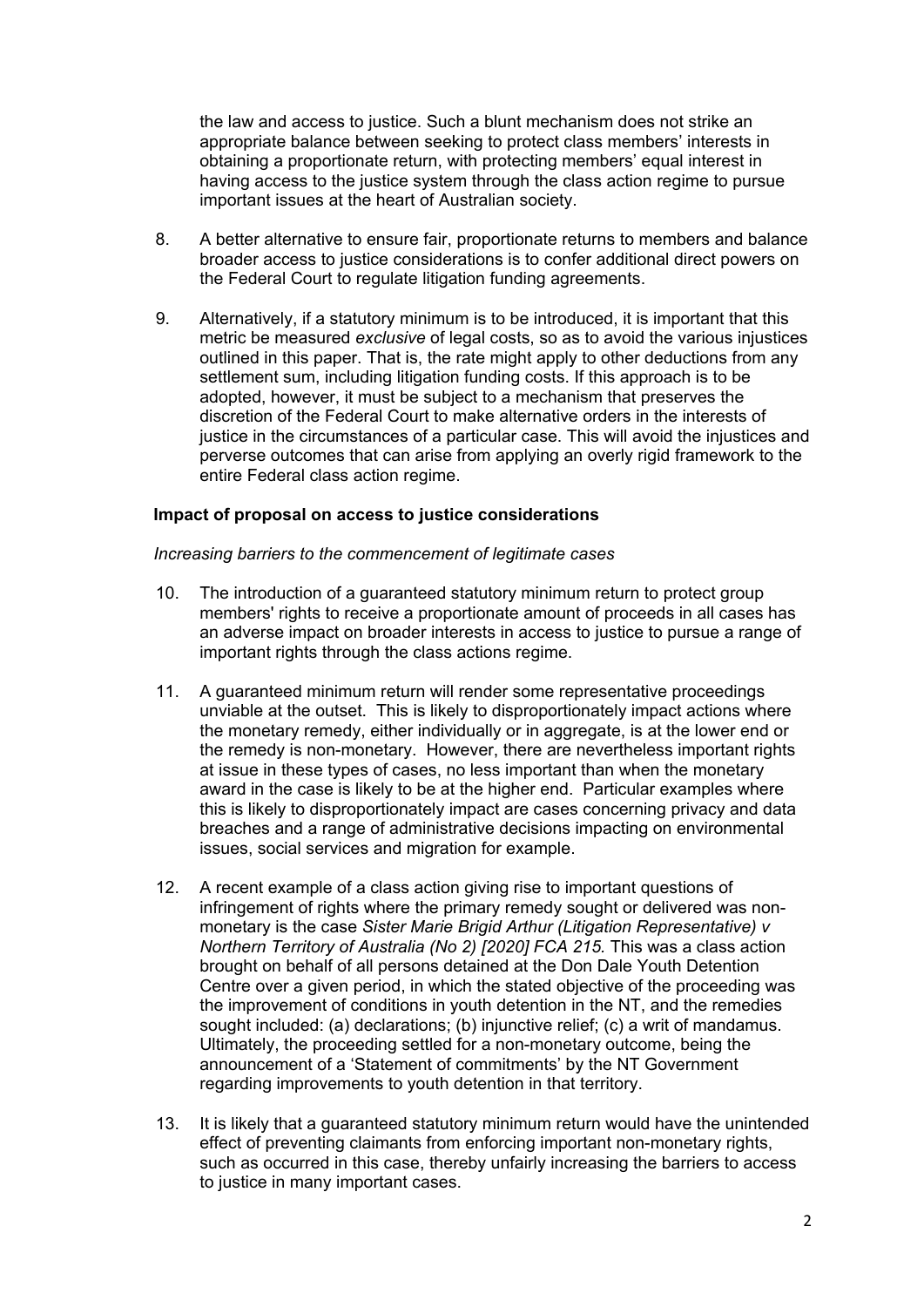- 14. We can also observe a trend toward consumer claims since 2018/2019 in relation to a range of consumer goods and services which accords with the original objectives of the class actions regime.[2](#page-3-0) The introduction of a guaranteed statutory minimum return is likely to place pressure on this nascent trend, which has been a positive development for ordinary consumers. This is particularly the case in consumer class actions that raise legitimate and significant legal issues, but are more limited in the scale of impact. For example, in a case related to an allegedly misleading property investment or other financial product marketed to a particular demographic or geographic location. It would be an undesirable outcome if consumer access to seeking redress through class actions was constrained by the imposition of a blunt metric assessed on the basis of the scale of the aggregate loss.
- 15. While legal and funding costs are variable, there is a certain baseline expense to conducting a representative proceeding. It is obvious to say that legal costs do not move in relationship to the likely proceeds generated by the case, but instead to the novelty, complexity and extent of legal work required to effectively pursue the case to a successful resolution on behalf of group members. While class actions reduce these costs by effectively spreading them across a large number of claimants, in almost all instances class members are still not able to pay for the costs of prolonged litigation upfront. Accordingly, in the absence of litigation funding, many legitimate claims would simply not be able to be pursued due to the inequality of resources as between the claimants and the respondents. For people with such claims, litigation funding is indispensable. It is the difference between facing insurmountable economic barriers to taking any legal action, to achieving a meaningful remedy.
- 16. However, a guaranteed statutory minimum return will result in any representative proceeding where, the upfront assessment is that legal and funding costs might exceed 30% of the estimated proceeds on behalf of all group members, being very unlikely to proceed from the outset. The danger with over-reliance on data regarding the proportionality of the outcomes on a selection of resolved cases, is that this greatly under-states the difficulty of the upfront risk and cost assessment in an environment of high uncertainty. It is these difficult upfront assessments which determine whether a particular legitimate case secures a funding arrangement and proceeds or not.

## *Creating an unfair playing field*

- 17. A second fundamental issue with the proposal to limit the costs that may be incurred by plaintiffs in class actions is that it is a restriction which applies only to one side of any piece of litigation. Accordingly, such a reform would imbed an entirely inappropriate degree of unfairness and inequality into the legal system.
- 18. Applicants seeking to enforce their legal rights would have a *de facto* limit placed on the legal and funding costs they can expend, while defendants would have no such limit. This sort of power imbalance and inequality of arms between ordinary

<span id="page-3-0"></span><sup>&</sup>lt;sup>2</sup> Enabling consumer redress was one of the original objectives of the class action regime introduced in Australia, see the Australian Law Reform Commission Report 66 [2.68]. An analysis of the first 25 years of class actions in Australia found that just 9% of proceedings commenced over that period may be characterised as consumer claims (see Vince Morabito, *An Empirical Study of Australia's Class Action Regimes: The First Twenty-Five Years of Class Actions in Australia* (Report No 5, July 2017). In 2018/2019, consumer protection claims represented around 30% of all claims filed.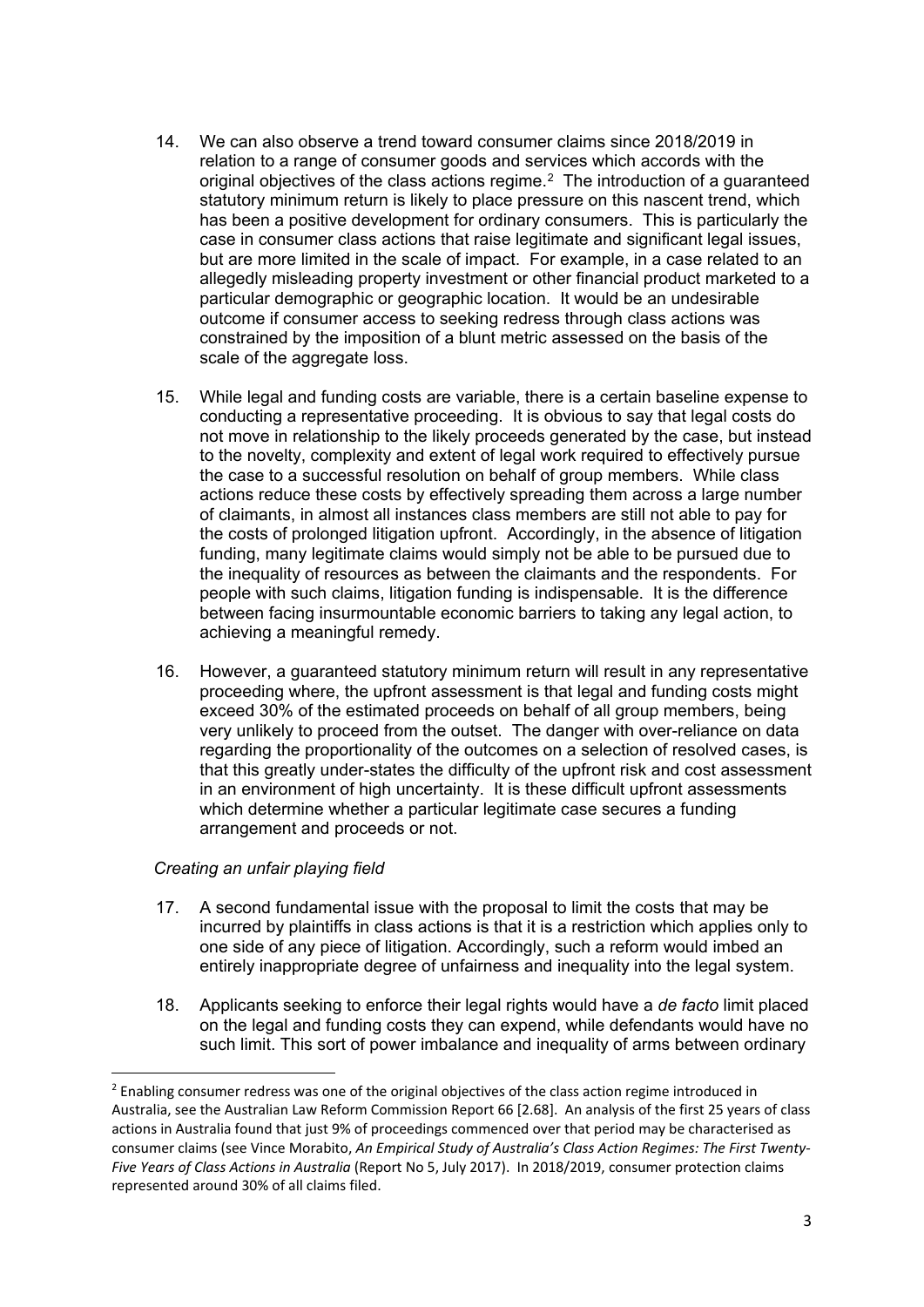claimants and well-resourced defendants is precisely what the class actions regime is intended to avoid.

19. Further, this one-sided limitation would create perverse incentives and opportunities for abuse by opposing litigants. As the Full Court of the Federal Court of Australia observed, in *Perera v GetSwift Limited* [2018] FCAFC 202, there are significant risks that arise when a respondent is able to ascertain *"a reasonable understanding of the approximate size of the "war chest" available for the case against it"*. In such cases:

*"… experience teaches that respondents sometimes engage in trial by attrition and endeavour to use up an applicant's resources to obtain an advantage. Respondents are also likely to understand that the applicant's solicitors may be less inclined to undertake the necessary work if they are approaching or have exceeded the amount allowed for costs, and/or to understand that the funder may put pressure on the applicant to settle in such circumstances. The Court should be careful to avoid the interests of the applicant and group members being damaged in this regard."*

- 20. The proposal of a guaranteed statutory minimum return, presently under consideration by Treasury, would create these dynamics observed by the Full Federal Court in *every* class action. Introducing an effective "cap" that is not subject to the discretion of the Court, exacerbates the potential for tension between group members' and their legal teams in circumstances where the amount allowed for costs is approaching or has been exceeded. Such tensions disadvantage applicants in the context of making decisions about pursuing the most effective litigation strategy to obtain a successful outcome in the interests of group members. Further, it gives rise to perverse incentives for respondents to engage in wasteful strategies such as trial by attrition and damaging the interests of group members in precisely the manner warned against by the Full Court. Clearly, this would represent poor public policy.
- 21. The Court having broad discretion to supervise legal costs and funding fees is the best mechanism to manage these unhelpful dynamics in a flexible, responsive and appropriate manner in the interests of group members. For example, this is an important feature of the recently introduced Group Costs Order regime in Victoria, where such orders are subject to the discretion of the Court both as to whether to make such an order, and the appropriate rate. This allows the Court to consider the circumstances of a particular case and monitor and respond if those circumstances change over the course of the litigation.

#### *Inappropriateness of assessing proportionality of costs based upon hindsight alone*

- 22. Despite careful upfront assessment in relation to proportionality, it is common that litigation takes an unforeseen turn that results in legal costs becoming increasingly disproportionate to the expected proceeds on successful resolution. It is generally accepted that despite operating within various robust controls and professional obligations, litigation can be long, expensive, complex, adversarial and uncertain. We exclude from this discussion any scenario where the cost increase is due to some fault or lack of care on behalf of the lawyers conducting the case.
- 23. The importance of this principle has been repeatedly recognized by experienced Federal Court judges. For example, in *Blairgowrie Trading Ltd v Allco Finance*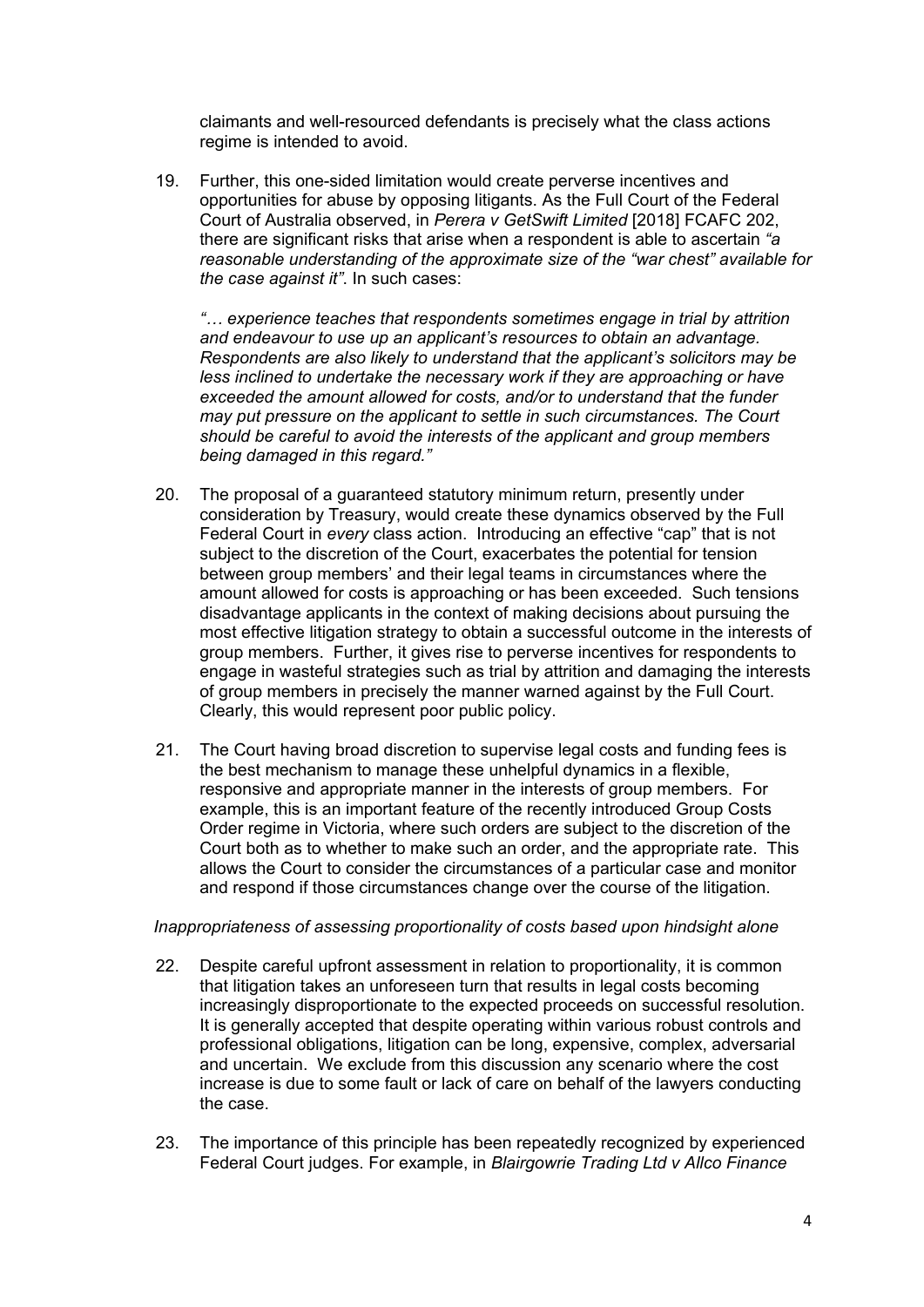*Group Ltd (Receivers & Managers Appointed) (In Liq) (No 3)* [2017] FCA 330, Beach J noted (emphasis added):

*"… what is claimed for legal costs should not be disproportionate to the nature of the context, the litigation involved and the expected benefit. The Court should not approve an amount that is disproportionate. But such an assessment cannot be made on the simplistic basis that the costs claimed are high in absolute dollar terms or high as a percentage of the total recovery. In the latter case, spending \$0.50 to recover an expected \$1.00 may be proportionate if it is necessary to spend the \$0.50. In the former case, the absolute dollar amount as a free-standing figure is an irrelevant metric. The question is to compare it with the benefit sought to be gained from the litigation. Moreover, one should be careful not to use hindsight bias. The question is the benefit reasonably expected to be achieved, not the benefit actually achieved. Proportionality looks to the expected realistic return at the time the work being charged for was performed, not the known return at a time remote from when the work was performed; at the later time, circumstances may have changed to alter the calculus, but that would not deny that the work performed and its cost was proportionate at the time it was performed. Perhaps the costs claimed can be compared with the known return, but such a comparison ought not to be confused with a true proportionality analysis. Nevertheless, any disparity with the known return may invite the question whether the costs were disproportionate, but would not sufficiently answer that question."*

24. Clearly, an undifferentiating statutory guarantee on returns to group members would offend against this principle, causing unjust outcomes in many instances.

## **Lack of clarity on application of proposal to judgments**

- 25. A further important issue is that it is unclear how the concept of a guaranteed statutory minimum return from "gross proceeds" would apply if a class action is resolved by way of a Judgment of the Court, rather than a settlement on behalf of the class. In many cases, at judgment the Court will make orders for compensation and the payment of the legal costs of the lead applicant(s) *only* in the representative proceeding.
- 26. As a result, while the judgment delivered may result in binding findings that assist a very large class, the damages awarded may be very modest – often in the thousands or tens of thousands of dollars.
- 27. Clearly, it would not be practicable to limit the applicant's expenses to just 30% of that amount.
- 28. Moreover, there is real uncertainty as to how the imposition of a guaranteed statutory minimum return would interact with the 'indemnity principle' – that is, the principle that a successful litigant is not entitled to an adverse costs award of an amount that is greater than he or she would be liable to pay.[3](#page-5-0) If the effect of a guaranteed minimum return to group members was to reduce the amount that successful claimants are able to recover for their legal costs at the time of judgment, this would represent a significant undermining of one of the bedrock principles of our legal system – the 'loser pays' rule.

<span id="page-5-0"></span> <sup>3</sup> See *Shaw v Yarranova Pty Ltd* [2011] VSCA 55 for a relatively recent articulation of this principle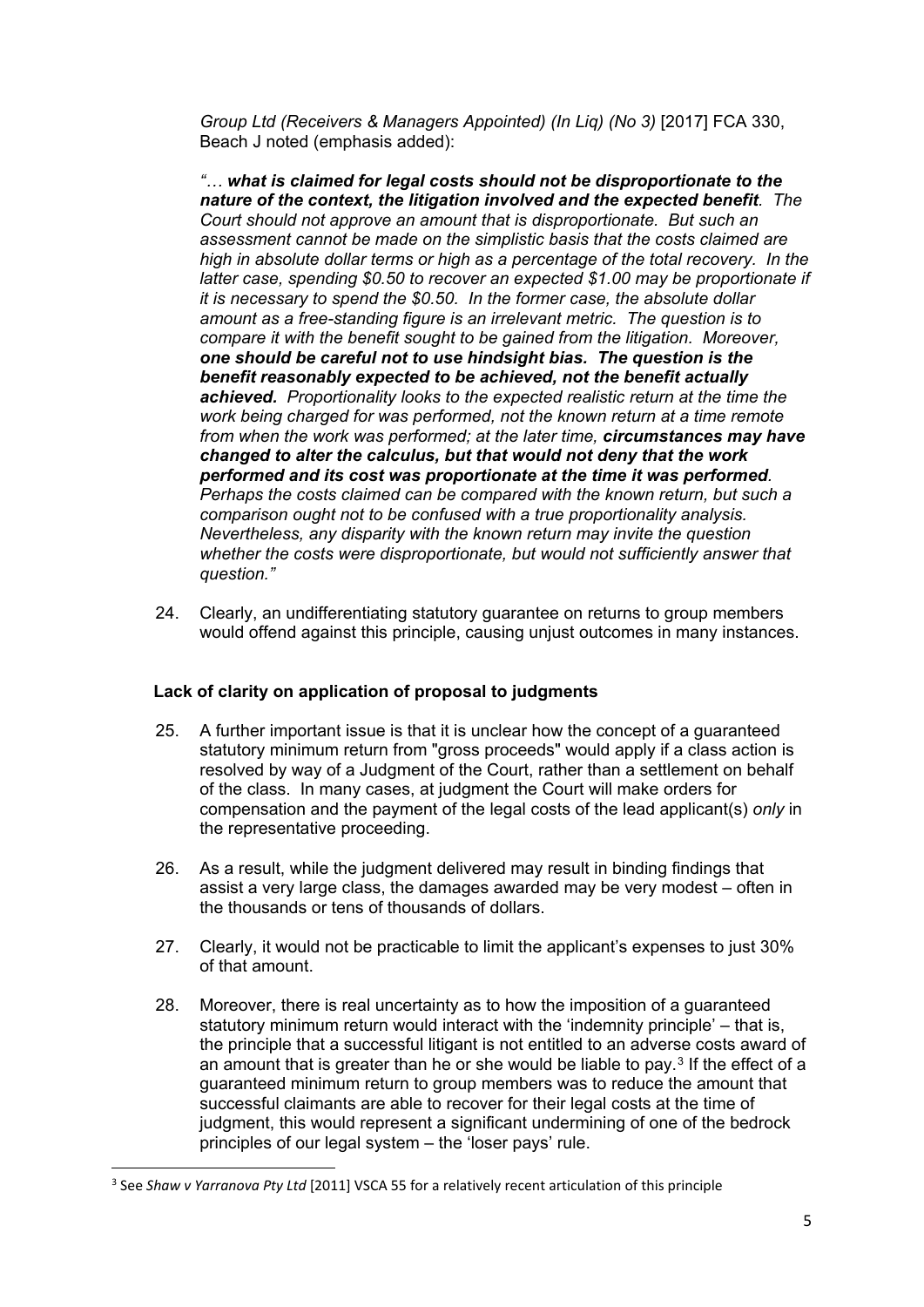## **Faulty premise underlying recommendation**

- 29. Recommendation 20 of the Report is expressly based on the premise that *"some class actions law firms and litigation funders"* have endorsed the introduction of a 70% minimum gross return to group members. Statements to this effect appear at least eight times in the Report.
- 30. In fact however, no class actions law firms or funders have, to our knowledge, endorsed this reform. The only footnote in the Report which purports to provide a source for this proposal is not to a submission to the Parliamentary Joint Committee from a law firm or funder, but is to an article published in the Australian Financial Review on 11 November 2020 titled *'Litigation funding rules on the brink as dissent grows'*.
- 31. That article describes a proposal by One Nation Leader Pauline Hanson for funded class actions to be exempt from the then-proposed (now in-force) MIS regime if the funder guarantees a return of at least 70% to group members. Importantly therefore, the proposal by Senator Hanson was *not* to impose a onesize-fits-all restriction on the costs that may be incurred by plaintiffs in a class action, but to offer regulatory relief where such a minimum guarantee *can* be provided.
- 32. Thus, the proposal set out in Recommendation 20 is based on a fundamental error. Contrary to what is stated in the Report, it is not a proposal that has been recommended or endorsed by those with experience in the class action regime. As set out in the other sections of this document, there are good reasons why that is so.

#### **Better alternative is to enhance the Court's powers to supervise funding costs**

- 33. As all class actions must be resolved by Court order (whether by way of final judgment or Court approval of an agreed settlement), information regarding the fees charged by lawyers and litigation funders in each case is typically published by the Court and therefore made publicly available.
- 34. Settlement or discontinuance of a representative proceeding requires the approval of the Federal Court. If the Court gives approval, s 33V(2) of the Federal Court of Australia Act 1976 (FCAA) confers power on the court to make such orders as are just with respect to the distribution of money paid under a settlement or paid into Court. Typically deductions for legal and funding costs and the formula for the distribution of the balance of any settlement proceeds are set out in a detailed settlement distribution scheme. If the Court is satisfied that the proposed settlement and distribution is fair and reasonable and in the interests of group members it will make orders for the distribution of the settlement.
- 35. In respect of legal fees, the Court typically requires the assessment and independent opinion of a costs consultant that the fees are fair and reasonable. This provides adequate and robust oversight of the legal fees. However, the regulation of litigation funding fees is less structured and direct and we support reforms targeted to this issue as a means of promoting better outcomes for group members.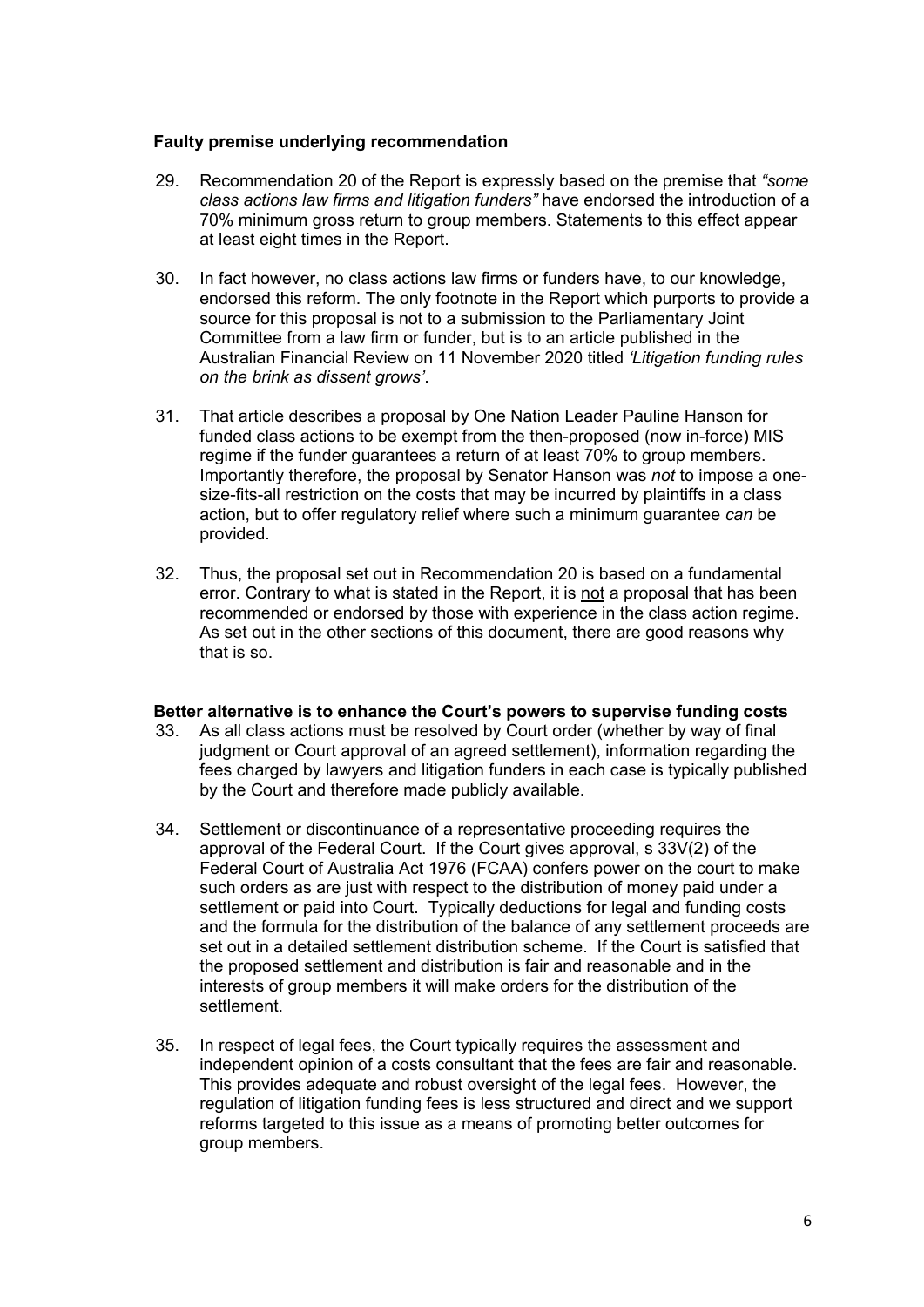- 36. We note that the PJC Report includes a number of recommendations about enhancing the Court's powers to regulate litigation funding fees that we believe are of merit of further consideration. These recommendations address the objective of controlling funding costs and protection for group members but also preserve flexibility and are therefore less susceptible to consequences that may in fact decrease access to justice for ordinary Australians.
- 37. We note the following recommendations:
	- (a) Recommendation 8: Funding agreements- introduce a requirement under the FCAA to require a litigation funder to provide a complete indemnity against adverse costs;
	- (b) Recommendation 9: The Federal Court not approve a funding agreement unless the litigation funder provides a complete adverse costs indemnity;
	- (c) Recommendation 10: Introduce into the FCAA a statutory presumption that a litigation funder in a class action provide security for costs;
	- (d) Recommendation 11: Amend the FCAA to introduce a requirement that any funding agreement must be approved by Court to be enforceable and to extend powers to the Federal Court to reject, vary or amend the terms of any litigation funding agreement as the "interests of justice" require;
	- (e) Recommendation 12: Introduce into the FCAA a stipulation that all funding agreements for class actions in the Federal Court are governed by Australian Law and subject to the jurisdiction of Federal Court; and
	- (f) Recommendation 15: Amend the FCAA so that the Court can make costs orders against a litigation funder.
- 38. This collection of recommendations, or as a priority recommendation 11, would give the Federal Court direct power to control litigation funding fees.
- 39. Even in the current environment where there is a degree of uncertainty about the Court's powers to regulate litigation funding agreements, it is clear that the Courts have utilised existing powers to increase control over litigation funding fees in the context of settlement approvals. In Slater and Gordon's submissions to the PJC we provided an analysis of the the observable and steady decline in litigation funding fees since the data to October 2018 reviewed in the ALRC Report.[4](#page-7-0)
- 40. One such mechanism has been the "Common Fund Order" ordered in a great many class actions since the decision of the Full Court in *Money Max Int Pty Ltd (Trustee) v QBE Insurance Group Limited* (2016) 338 ALR 188; [2016] FCAFC 148 but brought into uncertainty in light of the decision of the Higher Court in *BMW Australia Ltd v Brewster; Westpac Banking Corporation v Lenthall* [2019] HCA 45 (BMW). BMW concerned a challenge to the power of the Court to make a common fund order pursuant to s33ZF of the FCAA (and s183 of the Civil Procedure Act 2005 (NSW)). The High Court found that the Court did not have power to make common fund orders at an early stage under s33ZF. However, residual uncertainty exists as to whether the Court still has power to make a common fund order as part of a settlement approval under s33V, where such orders have played a useful role in allowing the Court to supervise funding fees.
- 41. Common Fund Orders grapple with the complexity that group members are not parties to the litigation and in an open class action where there has been no

<span id="page-7-0"></span> <sup>4</sup> Slater and Gordon Lawyers, *Submission to the Parliamentary Inquiry into Litigation Funding and the Regulation of the Class Action Industry* [1.4]-[1.7].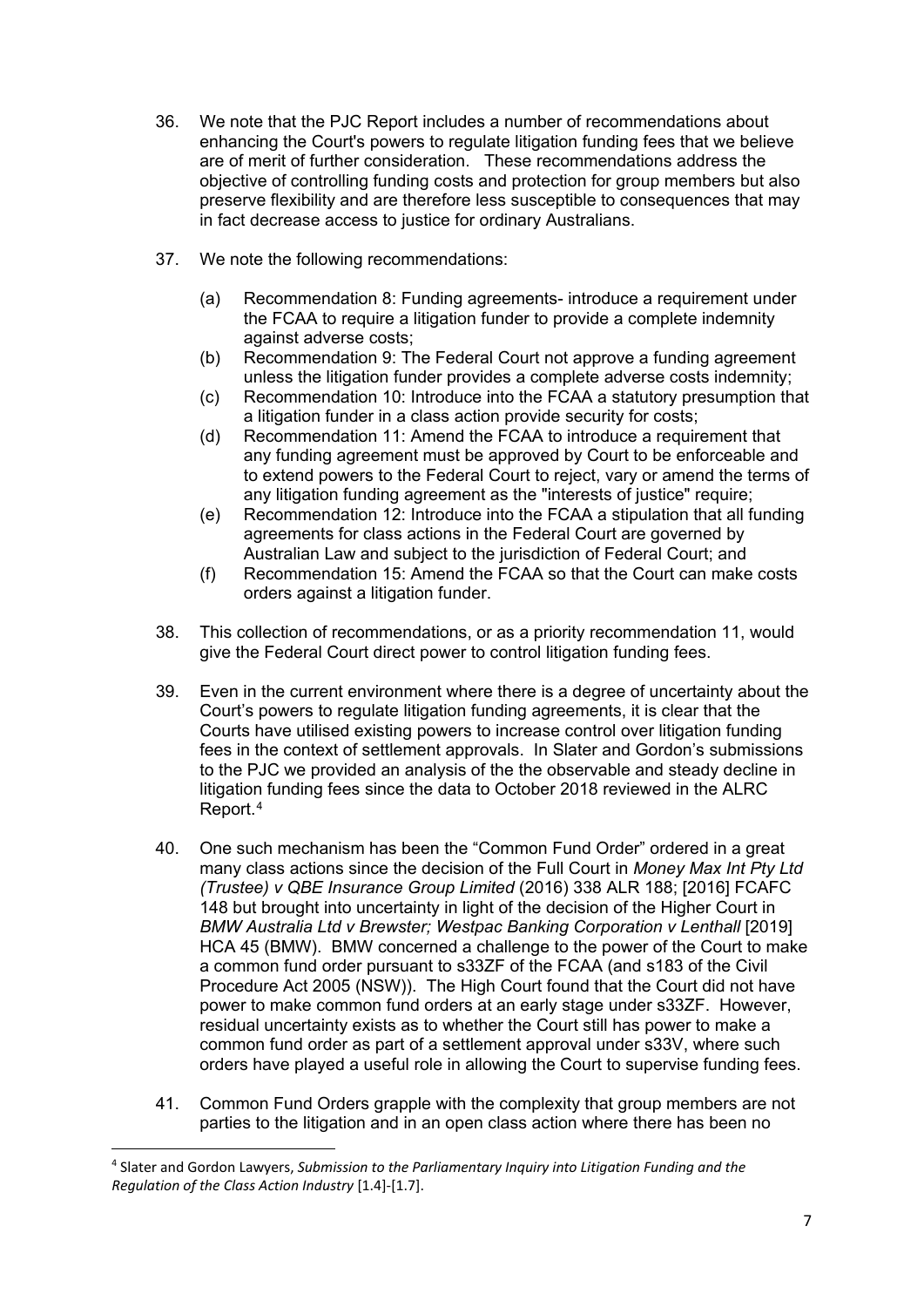bookbuild are commonly not parties and therefore not contractually bound to contribute to legal or funding costs. Yet, at the point of settlement approval, the Court is asked to arrive at some equitable means of distributing the costs of the litigation across all the group members who stand to benefit from a distribution from the proceeds. Absent an order under s33V(2), a group member will have no contractual obligation to pay any share of the costs or litigation funding charges in bringing the proceeding to completion by settlement or judgment. A line of authority has developed that the Court's settlement approval powers allow the Court to act in a supervisory capacity and are not bound to accept contractual rate in litigation funding agreement as part of s33V settlement approval.[5](#page-8-0)

- 42. Common Fund Orders within the scope of settlement approval under s33V have provided a mechanism to bring the amount of the funding fee under the Court's control and have served a role in driving down litigation funding fees. The current uncertainty around Common Fund Orders at settlement approval stage could be resolved by legislative change as part of the package of powers at the Court's disposal to supervise litigation costs and ensure a fair mechanism for distribution of legal and funding costs across group members. This is particularly applicable to large open class consumer class actions where a "book-build" or a process to sign up very large numbers of group members with small individual monetary claims creates a wholly inappropriate barrier to access to justice for such consumers.
- 43. The developments within the Court system in connection with Common Fund Orders demonstrate that, where the Court is given powers to regulate funding terms, this significantly improves outcomes for group members, including in respect of proportionality of costs. With this in mind, we consider that recommendations 8 to 12 and 15 of the Report represent much more effective and appropriate reforms that would achieve the objective of delivering higher returns to group members, without introducing the significant issues and unworkability of recommendation 20.

## **Conclusion**

- 44. Measures to protect group member interests in receiving a proportionate return from the proceeds of representative proceedings ought not come at the expense of members' interests in access to justice that Pt IVA is primarily designed to facilitate. Nor should those measures be introduced if they will introduce significant unfairness and uncertainty to the legal system, in a manner that disadvantages ordinary Australians.
- 45. The objective to protect group members against what are perceived to be 'disproportionate' litigation funding costs is better achieved through giving the Court direct powers to regulate litigation funding agreements.
- 46. Increased regulation of litigation funding agreements by the Court addresses where the where the current regulatory gap lies in relation to litigation funding

<span id="page-8-0"></span> <sup>5</sup> Petersen Superannuation Fund Pty Ltd v Bank of Queensland Limited (No 3) [2018] FCA 1842 (23 November 2018) (Murphy J); Earglow Pty Ltd v Newcrest Mining Limited [2016] FCA 1433 (28 November 2016) (Murphy J); Blairgowrie Trading Ltd v Allco Finance Group Ltd (Receivers & Managers Appointed) (In Liq) (No 3) [2017] FCA 330 (31 March 2017) (Beach J); Mitic v OZ Minerals Ltd (No 2) [2017] FCA 409 (21 April 2017) (Middleton J).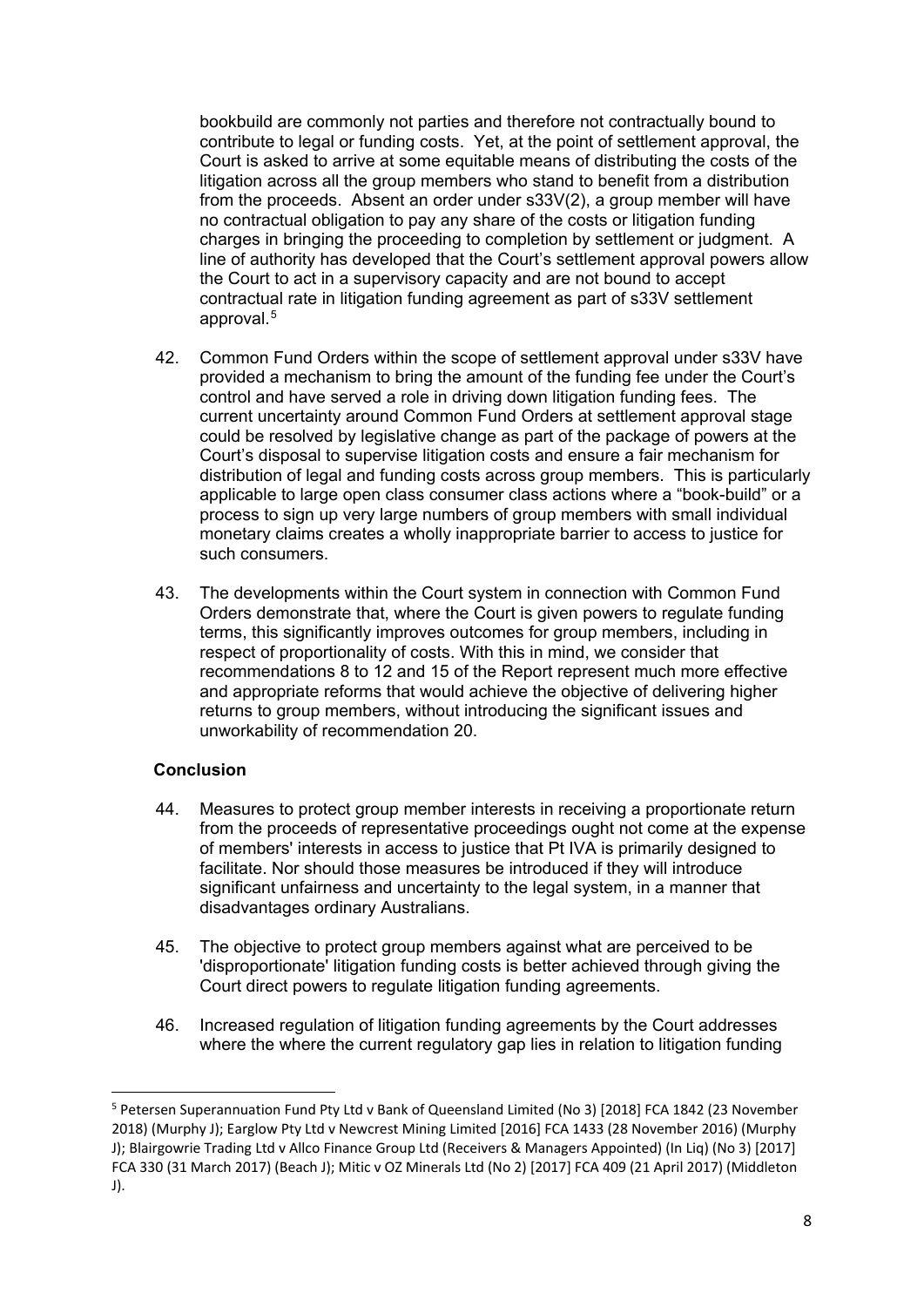fees. Legal costs agreements are by contrast already subject to regulation and supervision by the Court.

- 47. Giving the Court additional powers addresses the objective that Recommendation 20 is targeting, without unintended adverse consequences on access to justice. A guaranteed statutory minimum return impacts adversely on access to justice considerations by:
	- (a) Imposing a barrier on the commencement of certain types of cases on behalf of ordinary Australians where important rights and redress are pursued but the monetary loss is moderate;
	- (b) Creating a risk to the equality of resources available as between group members and respondents by imposing a potential constraint on group members pursuing an effective litigation strategy to a successful conclusion, where respondents are not subject to an equivalent constraint; and
	- (c) Creating an incentive for respondents to engage in litigation by attrition to move costs towards the effective legislative 'cap' for strategic advantage and encouraging a litigation style that is wasteful of the Court's time and public resources.
	- 48. Such adverse consequences are inconsistent with the fairness of the Australian legal system in general, and with the objectives of the class actions regime of the Federal Court in particular.